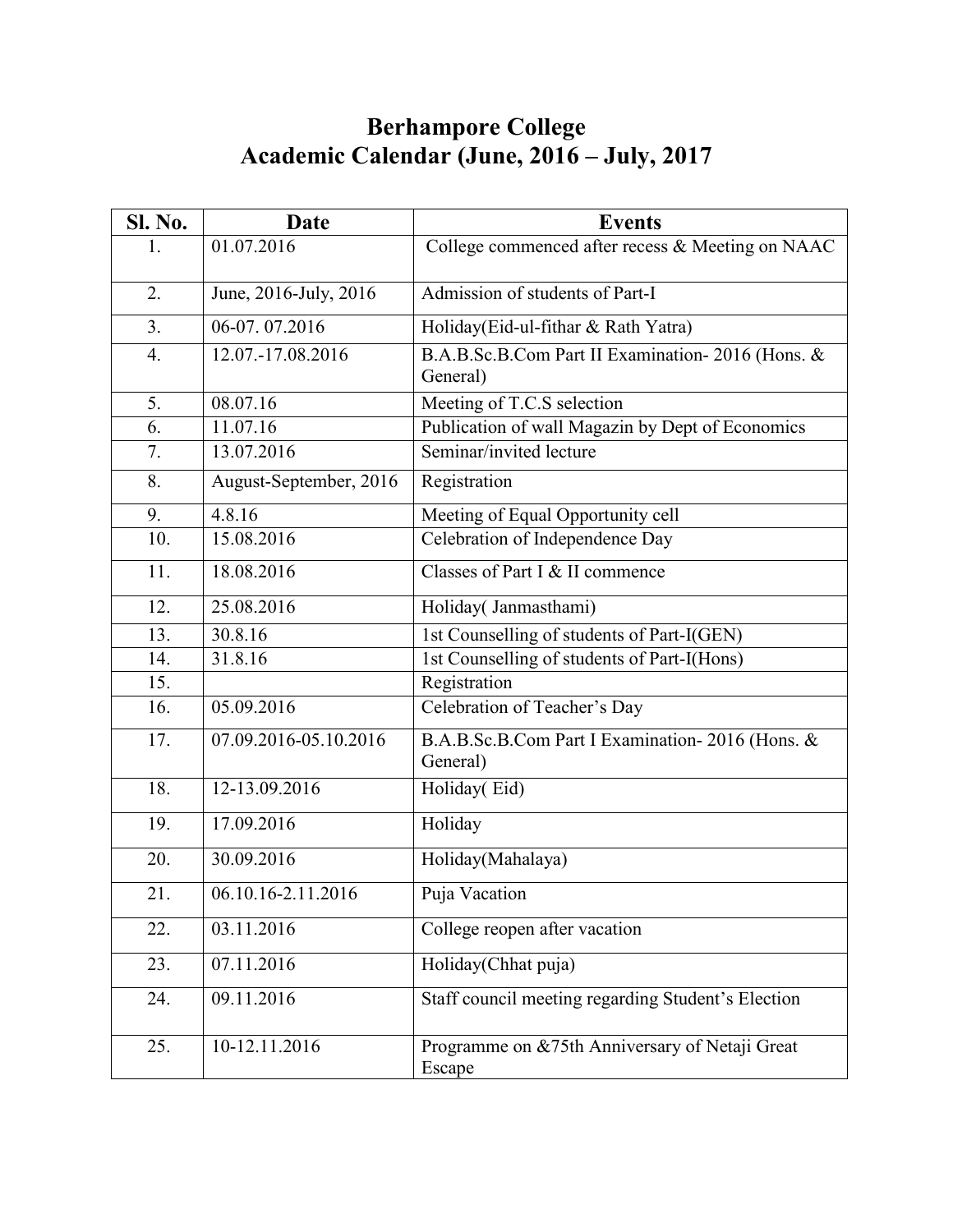| 26. | November, 2016-<br>January, 2017                        | Mid-term tets                                                                        |
|-----|---------------------------------------------------------|--------------------------------------------------------------------------------------|
| 27. | Last week of November-<br>2nd week of December,<br>2016 | Mentor-mentee class (Date will be announced by each<br>Dept to their students later) |
| 28. | 14.11.2016                                              | Holiday(Guru Nanak Birthday)                                                         |
| 29. | December, 2016-January,<br>2017                         | Admission of students of Part-II & III                                               |
| 30. | 08.12.2016                                              | Seminar on legal awareness                                                           |
| 31. | 12.12.2016                                              | Holiday(Fateha Doaz Daham)                                                           |
| 32. | 22.12.2016                                              | Programme on various formalities of issuing Passport                                 |
| 33. | 31.12.2016-01.01.2017                                   | Holiday                                                                              |
| 34. | 12.01 2017                                              | Holiday(Vivekananda's Birthday)                                                      |
| 35. | 23.01.2017                                              | Holiday (Netaji's Birthday)                                                          |
| 36. | 26.01.2017                                              | Celebration of Republic Day.                                                         |
| 37. | 01-02.02.2017                                           | Holiday( Saraswati Puja)                                                             |
| 38. | 08.02.2017                                              | Seminar on Cyber Crime                                                               |
| 39. | February, 2017-<br>April, 2017                          | Mid-term test                                                                        |
| 40. | Mid of March, 2017                                      | Mentor-mentee class(Date will be announced by each<br>Dept to their students later)  |
| 41. | 17.02.2017                                              | Seminar on IQAC & NAAC                                                               |
| 42. | 20.02.2017                                              | Classes of Part III dissolved                                                        |
| 43. | 21.02.2017                                              | International Mother Tongue Day-Seminar and<br>Discussion                            |
| 44. | 22.02.2017                                              | Yuba Conference on Vivekananda's Ideology                                            |
| 45. | 23.02.2017                                              | Meeting of Staff Council                                                             |